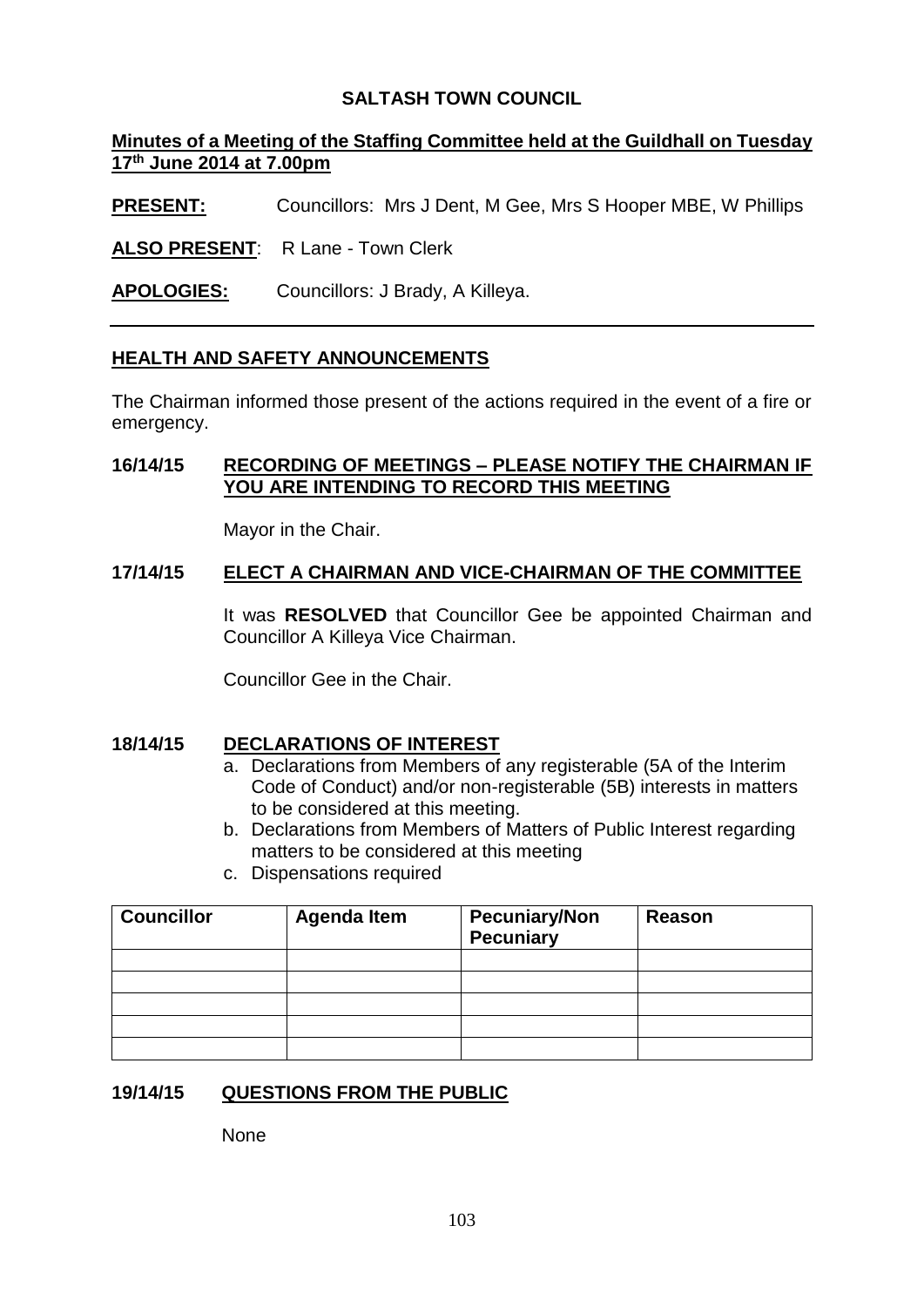# **20/14/15 HEALTH AND SAFETY**

No Report

# **21/14/15 TRAINING REQUESTS AND REPORT BACK ON TRAINING ATTENDED**

Members considered a training request from the Burial Board for the Grounds person to receive spraying training.

It was **RESOLVED** that the Grounds person receive spraying training.

### **22/14/15 BUDGET STATEMENTS**

a. Current Committee budget statement

It was **RESOLVED** to note.

## **23/14/15 NEW LGPS – EMPLOYER DISCRETION – TO CONSIDER POLICY**

The Chairman reported on the requirement for the council to adopt its own Local Government Pension Scheme Employer Discretions Policy and proposed the attached policy based on the Cornwall Council policy.

It was **RECOMMENDED** that the policy be adopted by full council.

## **24/14/15 STAFFING:**

No report.

## **25/14/15 PUBLIC BODIES (ADMISSION TO MEETINGS) ACT 1960**

Pursuant to Section 1(2) of the Public Bodies (Admissions to Meetings) Act 1960 and having regard to the confidential nature of the business to be discussed, it was **RESOLVED** that the press/public be excluded from the meeting for the following item of business.

#### **26/14/15 CARETAKER**

The Chairman updated members on the current status of caretaking staff.

It was **RESOLVED** to note.

#### **27/14/15 ADMINISTRATION OFFICER**

The Chairman updated members on the current status of administration staffing.

It was **RESOLVED** to note.

## **28/14/15 PUBLIC BODIES (ADMISSION TO MEETINGS) ACT 1960**